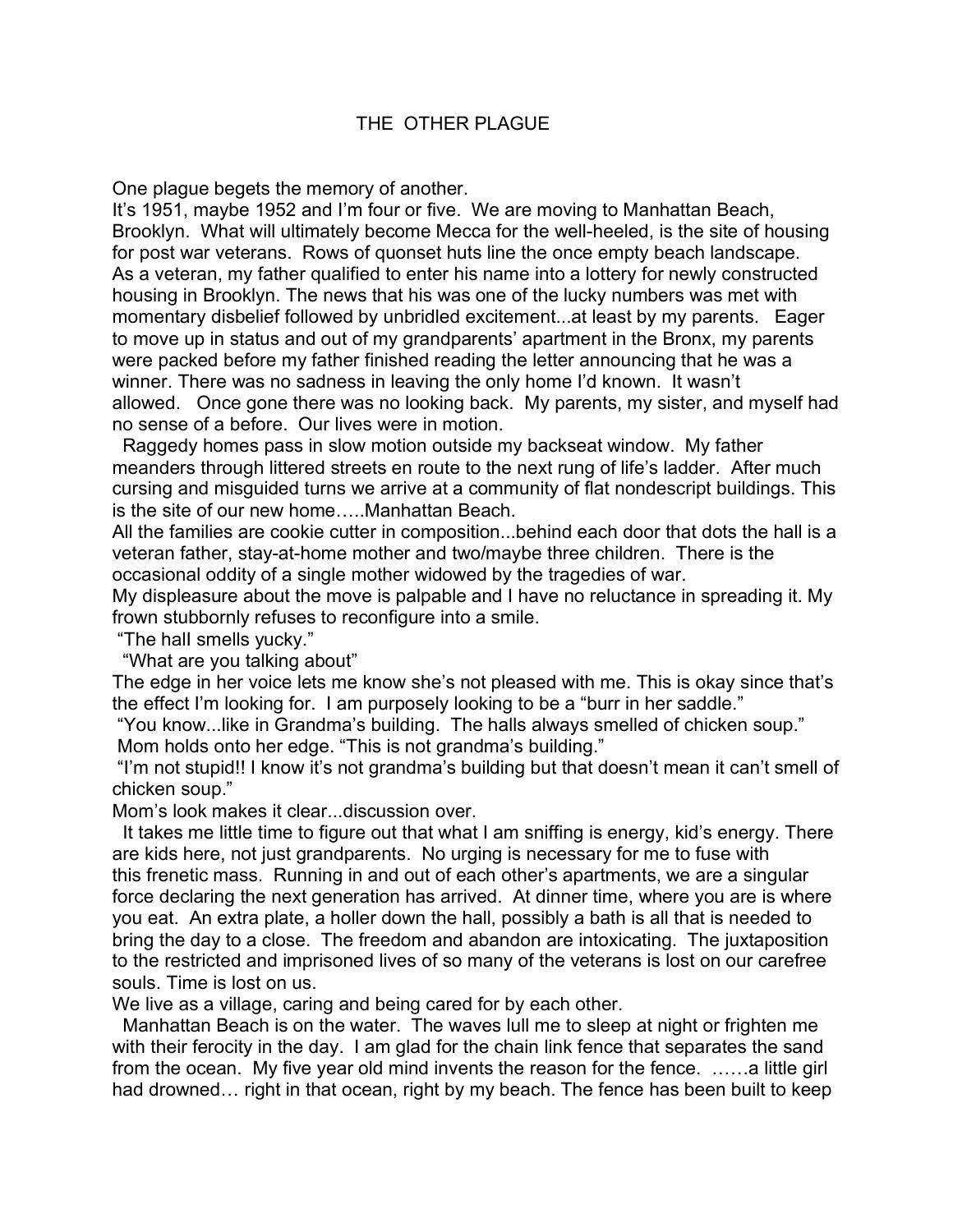this from happening again. It is to protect us children from the awful tragedies that could befall us.

An old wooden sand box sits on the sand side of the barrier. Long abandoned, my best friend Patti and I plant an invisible flag and claim it as our own. Our steel-eyed stares deter any unsuspecting interlopers. The sandbox is our base of operation. With a spark of imagination it can become a fort, home, school, ship. We morph ourselves into explorers, cowgirls, parents, teachers, soldiers. When we open a restaurant we invent delicacies to feed each other. The sand is transformed into puff pastries and jelly donuts.

Patti: "you first."

Me: "No you"

Patti: "you're the one who wanted to play bakery"

Me: "but I didn't say we had to eat anything."

Patti: "you know that's the rule. We eat what we make. So you first"

The reality that this is actually sand is at odds with the rules of our play. I reluctantly take a small handful of sand and eat. I have to remember not to suggest this again, or at least change the rules.

 When not embedded in sand we enact imaginary scenes from Tales of Davey Crockett. We trade roles with each episode. Sometimes his love interest, sometimes Davey himself. The most coveted role is that of Betsy, his trusted rifle. Loud blasts of gunfire erupt through little girl lips which compete with the thrashing waves. We play with abandon, innocent of an outside world ensconced in an epidemic.

One morning Patti doesn't show up at our customary meeting place, the sand box. No Patti the next day and the day after that.

"Mom, Patti hasn't been outside to play for a couple of days. Do you know why?" My mother hesitates.

"Hon, Patti is in the hospital."

"In the hospital….WHY?"

"She has a disease. She has polio."

I know this isn't good as I watch my mother's lips form a straight line of red and her eyes glance downward to avoid my own.

"Polio? What's that?" I've heard the word whispered among the adults. It has to be bad, why else do adults whisper.

"It's when you get very, very sick, so sick you can't move your arms and legs."

"How can you not move your arms and legs…..they just do what you want."

 "No honey, not when you get sick with polio. Your arms and legs stop listening to what you want them to do."

 "Stop listening???" That sounds weird. "When will she be able to play with me again?"

"Hon, I don't know for sure. It's gonna be a while. It may not be for a very long time." "Can I go see her?"

"No, unfortunately you can't visit her. You can catch polio very easily and we don't want that to happen. The hospital won't let you in anyway, you're too young." "Is she going to die? "

"No no no. She's not going to die. We can talk about it some more later, but now it's time for lunch."